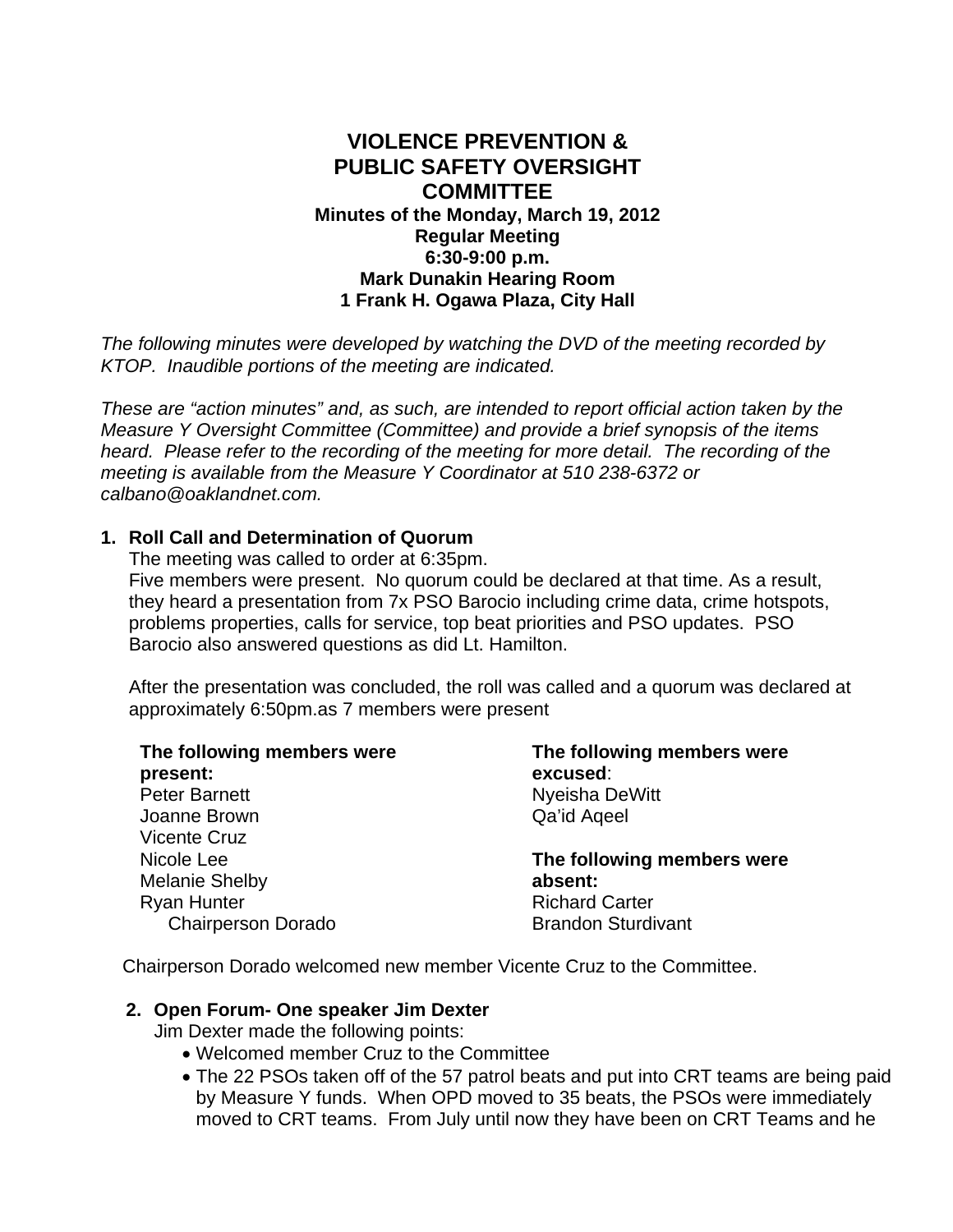asked how many of the Committee members knew this? He said as the Measure Y Oversight Committee should know this as they have a fiduciary responsibility for the Measure Y program.

• Mr. Dexter said he did not want to bundle his speaker-time and would like to speak on every item.

Member Brown commented:

• There is a letter from the Chief on the OPD website stating that the PSOs not assigned to the 35 beats would be assigned to CRT teams for 90 days. That is not a surprise. However, that change had not come to the Committee, and the first time she heard about it was reading it on the website. She is concerned about what is going on with the CRTs, how long the reassignment will last, and suggests this should be an agenda item.

## **3. Approval of Draft Minutes from the January 4 and February 27, 2012 Oversight Committee Meetings.**

**MOTION:** It was moved by Member Hunter and seconded Barnett to accept the January 4, 2012 minutes with the following corrections*: 1) on page 6 regarding Street Outreach and crisis/Incident response services, that Member Shelby made the motion to restore \$125,00 to Crisis Response Services and to take it from the Late Night Program and Member Sturdivant seconded it. 3) and typos throughout the document.* 5 ayes, 0 nos, 2 abstentions.

**MOTION:** It was moved by Member Hunter and seconded by Member Brown to accept the Feb 27, 2012 minutes as corrections: *Item #10, first paragraph was moved by Member Hunter not Member Brown.* 5 ayes, 0 nos, 2 abstentions.

## **4. Update from the City Attorney's Office regarding the Coliseum Parking Surcharge - Closed Session issue**

A legal opinion from City Attorney's Office was provided in written form.

**MOTION:** It was moved by Shelby and seconded by Member Lee to table this document until the next meeting so the City Attorney's Office can be present to walk the Committee through the legal opinion. 7 Ayes, 0 nos, and 0 abstentions.

### **5. OPD – Breakdown of PSO Hours**

Lt Hamilton said that a PSOs primary duty is to work on their assigned beats to solve problems. They have, however, been taken off of their beats to work on Occupy Oakland in 2011 and 2012 were on October 28, November 2 for the General Strike, November 11, November 25, and late January for the Kaiser Convention Center action, February 3, and March 2 and on Saturdays, approximately one squad from BFO I and two squads from BFO 2. When PSOs work Occupy Oakland they charge their time to the General Fund, not Measure Y. A squad consists of 1 sergeant and 6-8 officers, or approximately 25 officers. A written report will be presented at the next meeting which will include the list of the PSOs, the dates they were pulled off, and the percentage of time they spend on their beats/ beat-related projects. Lt Hamilton will look into seeing whether there is a report that details the ration of officers to protesters.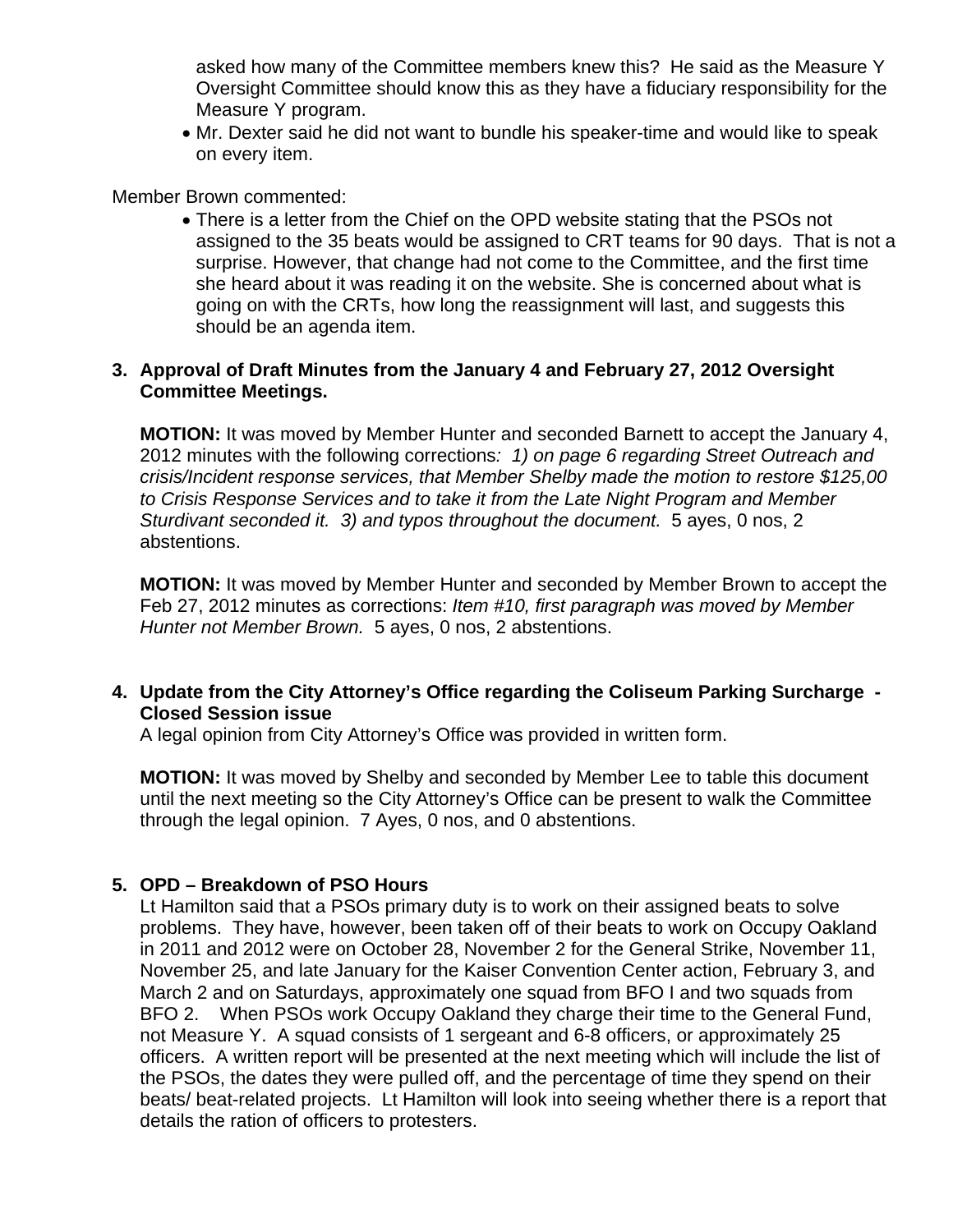Lt Hamilton said it was around June 11 that the PSOs were assigned to the CRT teams. Generally, CRTs work hand-and-hand with the PSOs to solve problems. PSOs can't do it alone and need a team to help them. The duties of CRTs are similar to a PSO in that they are following up on the problems the PSOs are dealing with.

# **6. Measure Y Budget – OPD Revenue and Expenditure Report (this item was taken out of order and was heard as item #7)**

Gilbert Garcia from OPD presented the OPD Revenue and Expenditure Report for January 2012 and made the following points:

- Approximately 5.5 million of Measure Y funds have been spent so far in FY 2011-12 - 7 months into the fiscal year.
- OPD spend \$72,000 on overtime for holiday pay via the union contract
- All of the Measure Y spending for OPD is for salary and benefits with some funds for training.
- There is Training in the OT budget, however, and was for regular training that was scheduled outside of their normal working hours like time at the range – and not PSO specific training.
- Mr. Garcia said that MY has a structural deficit, so even though there is a budget for training anything that isn't spend will go to the General Fund.

**MOTION:** Moved by Member Hunter and seconded by Member Cruz to recommend to the Public Safety Committee that OPD develop a PSO training plan for the \$10K in the training budget. Ayes 2, nos 4, abstentions 0. Motion fails.

• Member comments regarding this motion included: concern about setting precedent, micromanaging, and its being beyond the scope of the Committee. It was also commented that it is appropriate for the Committee to ask questions about plans to professionalize the PSOs and what OPD's training plan is.

Speaker: Jim Dexter

- The real question is what are the PSOs doing with their time? Lt. Hamilton was parsing his words about what PSOs are doing with their time…which is any police work.
- Regarding OPD's budget narrative, it is incomplete; referring to the "over time for community meetings" line item…do we have to pay overtime for 238 meetings? This data makes no sense and he would like to see questions like this asked of OPD.
- Joanne brown remarked that if it is 35 officers over 7 months it could make sense. \$600 a month for 35 officers may not be inordinate.

# **7. Measure Y Budget – Measure Y Revenue and Expenditure Report for January 2012 (This item was taken out of order and was heard as Item: #6)**

Priya Jagannathan gave an overview of the Revenue and Expenditure report provided to the Committee for January 2012 making the following points:

- The Measure Y invoicing is on a quarterly basis so 95% of the expenditures for January were for second quarter contract payments.
- There was a question last time on the indirect charges. You will see that journal vouchers were submitted, retroactively, to correct that.

# **8. Response to the Measure Y Audit presented at the last meeting.**

There was a general discussion about the Audit and the Evaluation, comments included the following: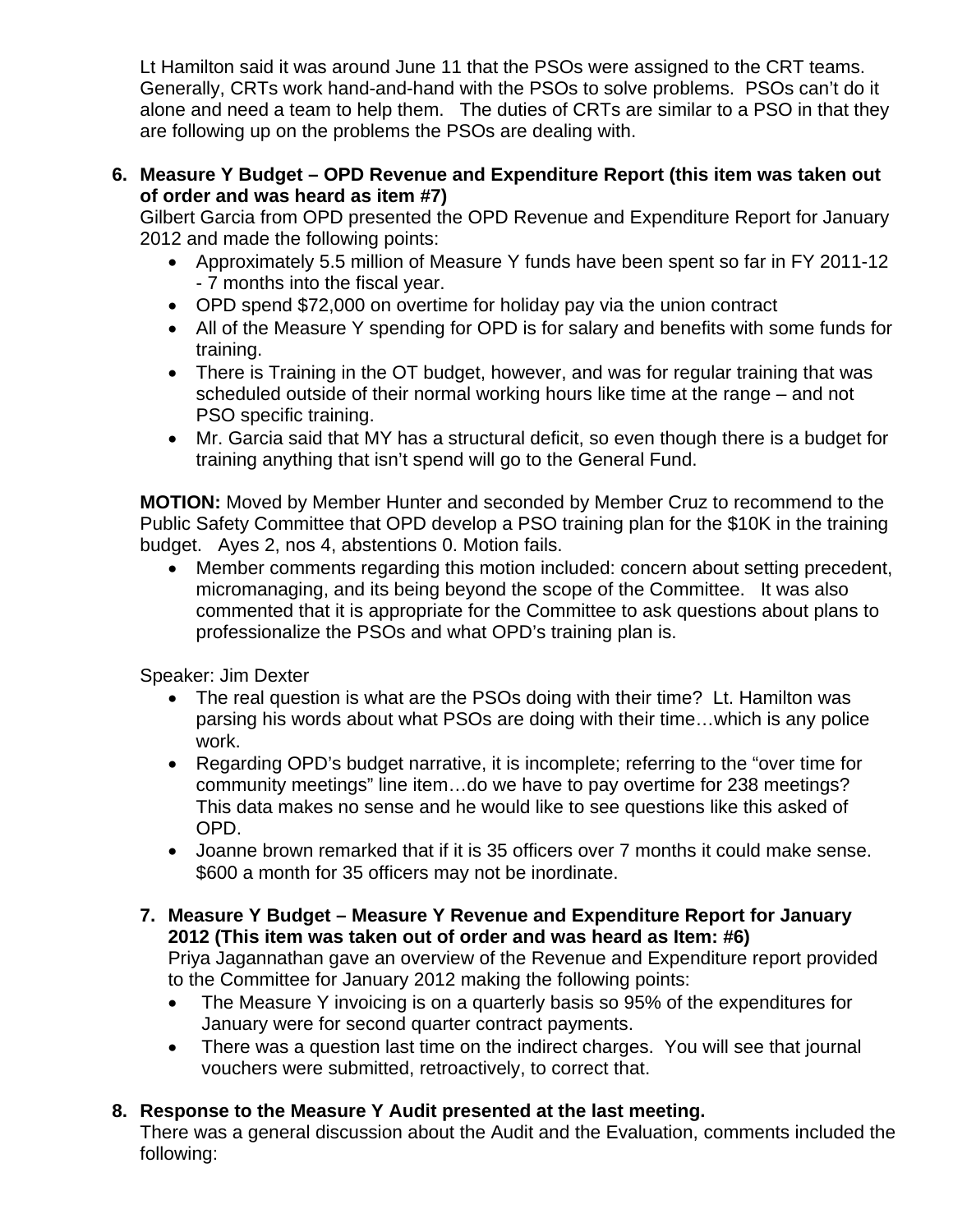- One member found it the Audit incomprehensible, poorly written and unsatisfactory. If you look at the audit and the evaluation they don't equate. If you have 2 documents evaluating the same program - 1 financially and one for performance, the documents should correspond to each other and these documents do not.
- Other members commented that not all programs were evaluated in this round and that could contribute to the discrepancy as well as different definitions of what it means to "serve" as in the numbers of clients "served". It was also commented that if this is true, staff should clarify this.
- It was suggested to compose a letter to the City Administrator pointing out the difficulties we have in looking at these two documents. One member suggested asking to hear from staff first regarding our questions.
- Members should send their questions or comments to Member Barnett or the Measure Y Coordinator within a week so they can be complied for a response.

# **9. MYOC Retreat**

Chairperson Dorado asked for volunteers to work on retreat logistics. Members Brown volunteered. Member Shelby said she knows of a facilitator (Mr Parker) and a location (Lincoln facility in West Oakland), and an idea to break up the retreat into a series of short meetings on various topics including what Measure Y means, procedural brush up, and more substantive issues. June 23 is the date of the retreat.

### **10. Proposed bylaw amendment regarding the proposal to specify vote requirement (tabled from last meeting)**

**MOTION:** It was moved by Member Barnett and seconded by Member Brown to amend Article 7 of the Measure Y Oversight Committee Bylaws to read: "a majority vote shall be required for the adoption of any motion or resolution". 5 ayes, 2 nos, 0 abstentions. Motion fails because two thirds are needed to pass a bylaw change.

• Member Shelby said a ruling by the City Attorney's Office should be sought on the legality of this prior to voting.

### **10. Proposed bylaw amendment regarding the appointment of a recording secretary or recording secretary pro tempore**

**MOTION:**It was moved by Member Barnett and seconded by Member Brown to table item #11. 6 ayes, 1 abstention 0 nos. Motion passes.

- There was a discussion about having a recording secretary to help with communication, and to help record motions insure accuracy. Member Brown volunterred.
- It was suggested that the vice chair could help with the setting and developing the agenda. Vice Chair Barnett said he would do that.

### **11. Agenda Building**

### **The following items were suggested:**

- Retreat report from ad hoc committee
- New Fire Chief for April or May
- Sara database April
- State of Community Policing DC Breshears April
- Lt Hamilton regarding the PSO hours April